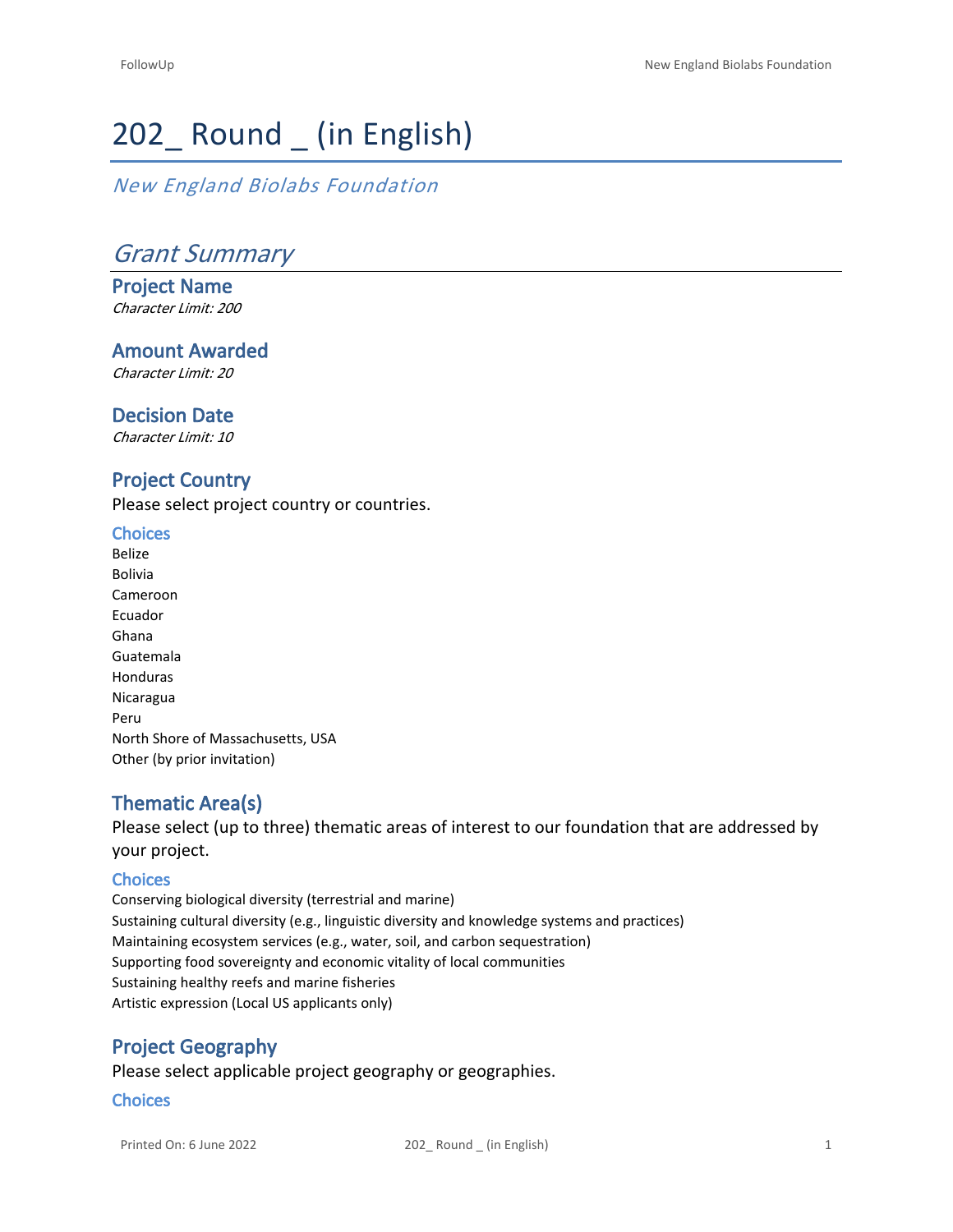Coastal landscapes/seascapes of Belize, Guatemala, and Honduras within the Gulf of Honduras Southern Pacific coast of Nicaragua, including Lake Nicaragua Northern Caribbean coast within Nicaragua's North Atlantic Autonomous Region Sacred Valley of the Incas, extending from Ollantaytambo to Pisac in the Southern Andes of Peru The portion of the Bolivian Altiplano extending from Lake Titicaca to Lake Poopó and beyond to Sucre Andes-Amazon Basin of Ecuador and Peru Weto Landscape /Togo Plateau in the southern part of the Togo-Atakora Mountains in Ghana Black Volta Basin in the Upper West region of Ghana Highland landscapes of Southwest Cameroon North Shore of Massachusetts, USA Other (by prior invitation only)

# *Questions for Grantee*

### **Summary of activities\***

Please provide a summary of activities you have conducted under the grant.

*Character Limit: 4000*

### **Project outcomes\***

What were your key project outcomes during the grant period? Please reflect on how these have proven to be similar to, or different from, the outcomes you envisioned in your proposal.

*Character Limit: 2000*

### **Difficulties encountered\***

Please describe the difficulties you encountered and how you solved them (or did not). *Character Limit: 2000*

### **In hindsight\***

If you were to do this project again, would you do it differently? If so, how? *Character Limit: 2000*

### **Future plans\***

Please describe your plans for the project over the next one to two years. *Character Limit: 3000*

### **Future financial support\***

What are your plans for the future financial support for the project? *Character Limit: 2000*

### **Detailed accounting\***

Please upload a detailed accounting of the use of the grant money, using the line items from your proposal budget and using the format shown here: [NEBF-financial-report-template.xlsx.](https://ecc751d1-586f-4c95-8054-8ed52ea63044.usrfiles.com/ugd/ecc751_f6584deacd994564a482c7748e9f0b03.xlsx) Please use the space below to explain any material deviation(s) from your proposal budget.